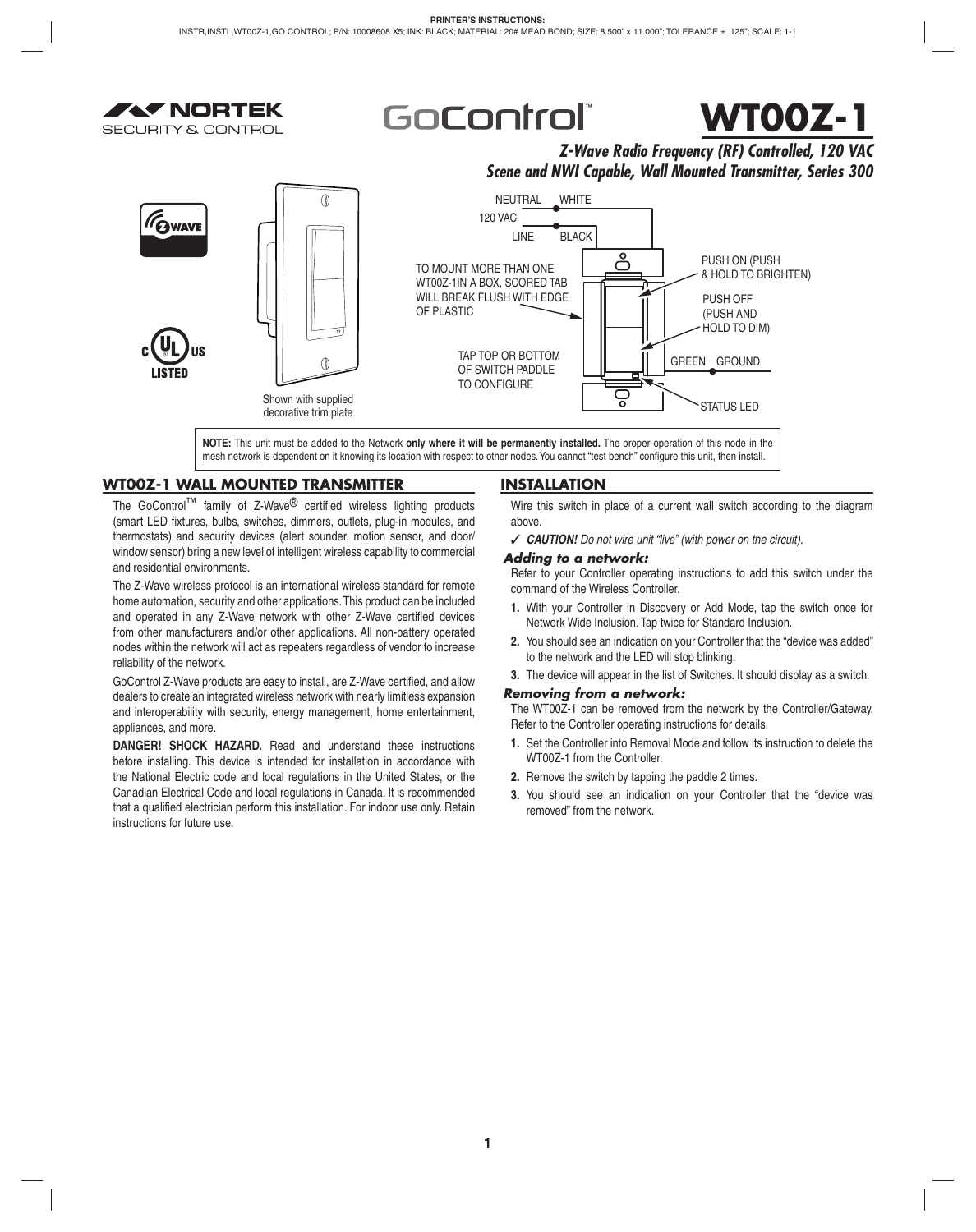# **BASIC OPERATION**

# *Switches*

The paddle on the WT00Z-1 allows the user to:

- Turn the Associated devices on or off.
- Tapping top of switch turns the Associated device ON.
- Tapping bottom of switch turns the Associated device OFF.

## *Dimmers*

The paddle on the WT00Z-1 allows the user to:

- Dim the Associated devices.
- Press and Hold the top of switch to increase the intensity of the Associated device.
- Press and Hold the bottom of switch to decrease the intensity of the Associated device.
- Tapping top of switch turns the Associated device ON to the previously set level.
- Tapping bottom of switch turns the Associated device OFF.

## *LED Indication*

To act as a night light, the LED on the WT00Z-1 will turn ON when the Associated device is OFF. However, the LED can be user configured to turn ON, when the Associated device is ON, if so desired. See "CONFIGURATION" section.

# *Remote Control*

The WT00Z-1 will respond to BASIC and BINARY commands that are part of the Z-Wave system. Refer to your Controller's instructions as to whether your Controller can transmit those commands.

# *Associations*

It is recommended that you use you Z-Wave hub's application to create Associations.

#### **Removing Associations**

To remove the Associations, refer to the Z-Wave Hub's instructions on how to remove Associations. If the Hub has not recognized the Associations, removing the WT00Z-1 from the Z-Wave network will eliminate the Associations.

# **ADVANCED OPERATION**

# *All On/All Off*

The WT00Z-1 supports the ALL ON / ALL OFF commands. The WT00Z-1 can be set to respond to ALL ON and ALL OFF commands four different ways.

Refer to your Controller for information on how to set the WT00Z-1 to operate in the manner you desire. Some Controllers may be only able to set certain settings of ALL ON / ALL OFF response.

The four different ways the WT00Z-1 can be setup to respond to ALL ON and ALL OFF commands are:

- **1.** Responds to ALL ON or the ALL OFF command.
- **2.** Responds to ALL OFF command but will not respond to ALL ON command.
- **3.** Responds to ALL ON command but will not respond to ALL OFF command.
- **4.** Responds to ALL ON and the ALL OFF command.

# **CONFIGURATION**

## The WT00Z-1 supports the Configuration command.

The WT00Z-1 simulates the operation of a dimmer. Using configuration commands you can adjust the dimming parameters as though it were a dimmer. The WT00Z-1 can be configured to operate slightly differently than how it works when you first install it. Using the configuration command you can change operational characteristics.

# *Night Light*

By default, the LED on the WT00Z-1 will turn OFF when the Associated device is turned ON. To make the LED turn ON when the Associated device is turned ON, set Parameter 3 to a value of 1.

|   |        | Parameter Length Valid Values | <b>Configuration Option</b>                                                             |
|---|--------|-------------------------------|-----------------------------------------------------------------------------------------|
| 3 | 1 Byte | 0                             | LED OFF when the load is on, and ON when the load<br>is off (default - night lite mode) |
|   |        |                               | LED ON when the load is on, and OFF when the<br>load is off                             |
|   |        | 2                             | LED is always on                                                                        |
|   |        | 3                             | LED is always off                                                                       |
|   |        | 4                             | LED blinks during RF transmissions from or to the<br>device                             |

## *Invert Switch*

To change the top of the switch to OFF and the bottom of the switch ON, set Parameter 4 to a value of 1.

|   |        | <b>Parameter Length Valid Values</b> | <b>Configuration Option</b>                            |
|---|--------|--------------------------------------|--------------------------------------------------------|
| 4 | 1 Byte |                                      | Top of switch is ON, bottom of switch is OFF (default) |
|   |        |                                      | Bottom of switch is ON, top of switch is OFF           |

# *Ignore Start Level When Transmitting Dim Commands*

The WT00Z-1 can send Dim commands to Associated Z-Wave enabled dimmers. The Dim command has a start level embedded in it.

By default, the WT00Z-1 sends a command so the Associated device will start dimming from its current dim level. However, a parameter can be set so that the WT00Z-1 sends a command to the Associated device to start dimming from the command's level.

To send the start level from the WT00Z-1, set Parameter 5 to 0.

|   |        |  | <b>Parameter Length Valid Values</b>                          | <b>Configuration Option</b> |
|---|--------|--|---------------------------------------------------------------|-----------------------------|
| 5 | 1 Byte |  | Dimmer starts from level sent by dim command                  |                             |
|   |        |  | Dimmer starts dimming from its current dim level<br>(default) |                             |

✓ *NOTE: GoControl Z-Wave enabled dimmers have the confi guration option to ignore the start level no matter how you configure the WT00Z-1.*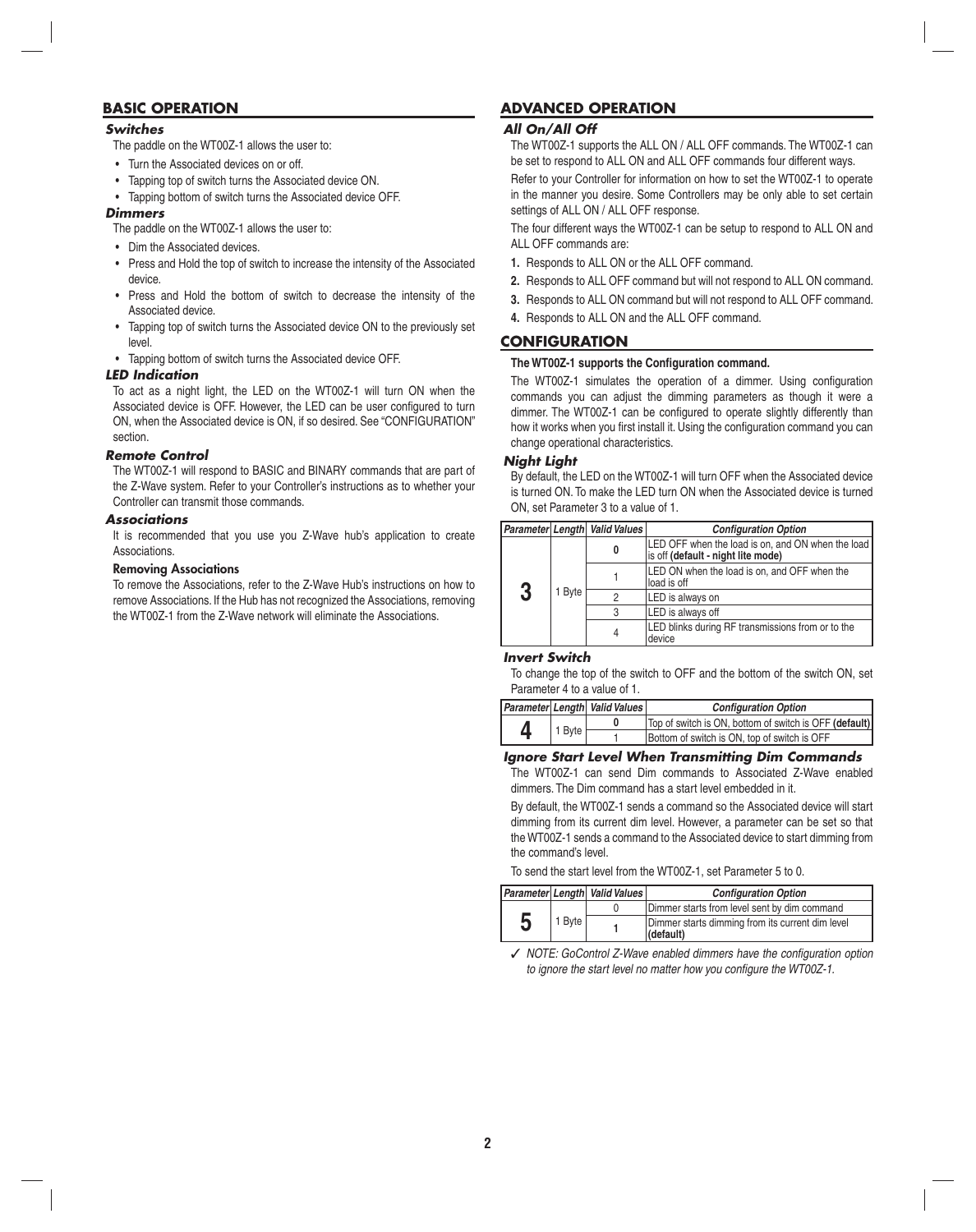# *Adjusting Dim Rate*

#### **Dim Level**

When the WT00Z-1 is Associated with Z-Wave multi-level switches (dimmers), the brightness setting of the Associated device is called the Dim Level.

When the WT00Z-1 adjusts the Dim Level of the Associated device, the rate that Dim Level changes depends on the Dim Step (Parameter 7) and Dim Timer (Parameter 8) values. These values can be changed instantly to allow various scenes and effects.

## **Dim Step**

Dim Step can be set to a value of 1 to 99. This value indicates how many levels the dimmer will change each time the Dim Timer expires.

# **Dim Timer**

The Dim Timer (how fast the dim steps happen). It can be set to a value of 1 to 255. This value indicates in 10 millisecond resolution, how often the dim level will change.

Examples:

- If the Dim Timer parameter value is set to 1, every 10mS the Dim Level will change by the Dim Step value.
- If the Dim Timer parameter value is set to 255, every 2.55 seconds the Dim Level will change by the Dim Step value.

With the combination of the two parameter values that control the dim rate, the dimmer can be adjusted to dim from maximum to minimum or minimum to maximum at various speeds between 10 millisecond and 252.45 seconds (over 4.25 minutes).

|   |        | Parameter Length Valid Values | <b>Configuration Option</b>       |
|---|--------|-------------------------------|-----------------------------------|
|   | 1 Byte | 1-99                          | $Dim Step (default = 3, 3 steps)$ |
| 8 | 1 Byte | 1-255                         | Dim Timer (default = 10, 100 mS)  |

✓ *NOTE: This only affects a dim level that is sent to the Associated device by the WT00Z-1 since the WT00Z-1 does not directly wire to load.*

# *Resetting to Defaults*

Each configuration Parameter can be set back to its default setting by setting the default bit in the Configuration Set command. See your Controller's instructions on how to do this (and if it supports it). All configuration commands will be reset to their default state when the WT00Z-1 is excluded from the Z-Wave network by using the Controller to reset the node.

# **SPECIFICATIONS**

| Power:               | 120 VAC, 60 Hz               |
|----------------------|------------------------------|
| Signal (Frequency):  | 908.42 MHz                   |
| <b>Maximum Load:</b> | None                         |
| Range:               | Up to 130 feet line of sight |

Z-Wave® is a registered trademark of Sigma Designs and its subsidiaries in the United States and other countries.

# **REGULATORY INFORMATION**

The WT00Z-1 is certified to comply with applicable FCC and IC rules and regulations governing RF and EMI emissions. This device complies with part 15 of the FCC Rules. Operation is subject to the following two conditions: (1) This device may not cause harmful interference, and (2) This device must accept any interference received, including interference that may cause undesired operation.

#### *FCC Notice*

This equipment has been tested and found to comply with the limits for a Class B digital device, pursuant to Part 115 of the FCC Rules. These limits are designed to provide reasonable protection against harmful interference in a residential installation

This equipment generates, uses, and can radiate radio frequency energy and, if not installed and used in accordance with the instructions may cause harmful interference to radio communications. However, there is no guarantee that interference will not occur in a particular installation. If this equipment does cause harmful interference to radio or television reception, which can be determined by turning the equipment off and on, the user is encouraged to try to correct the interference by one or more of the following measures:

- Reorient or relocate the receiving antenna.
- Increase the separation between the equipment and receiver
- Connect the equipment into an outlet on a circuit different from that to which the receiver is connected
- Consult the dealer or an experienced radio/TV technician to help
- Changes or modifications not expressly approved by the party responsible for compliance could void the user's authority to operate the equipment

#### *IC Notice*

This Class B digital apparatus complies with Canadian ICES-003

Cet appareil numérique de la classe B est conforme à la norme NMB-003 du Canada. Le présent appareil est conforme aux CNR d'Industrie Canada applicables aux appareils radio exempts de licence. L'exploitation est autorisée aux deux<br>conditions suivantes : (1) l'appareil ne doit pas produire de brouillage, et (2) l'utilisateur de l'appar brouillage radioélectrique subi, même si le brouillage est susceptible d'en compromettre le fonctionnement.

This device complies with the Industry Canada license exempt RSS standard(s). Operation is subject to the following two conditions: (1) this device may not cause interference, and (2) this device must accept any interference, including interference that may cause undesired operation of the device.

# **WARRANTY**

#### *What is Covered?*

Nortek Security & Control ("NS&C") warrants to consumers who purchase this product for personal, family or household purposes new from NS&C directly or from an authorized NS&C dealer, that the product will be free from defects in materials and workmanship for a period of (1) year from the date of purchase. This warranty only applies if the product is installed at a residence in the 50 United States or District of Columbia, and only at the site of the original installation. It is not transferable. This warranty is not extended to resellers.

If a defect exists, NS&C will have you ship the defective part or product to us and we will, at our option, either repair or replace it.

This warranty does not cover defects or damages caused by improper handling, maintenance, storage, installation, removal or re-installation, misuse, non-factory authorized modification or alteration, use of incompatible accessories,<br>electrical power problems or surges, impact by foreign objects, accident, fire, acts of God, normal we or shipping damage other than a shipment from NS&C. Note that all NS&C products are designed to be installed, removed and serviced by trained individuals or professionals.

Keep your original sales receipt as it will be required to obtain warranty service.

This warranty shall not be extended or restarted upon receipt of any repaired or replacement part or product under this warranty. No person is authorized to extend or otherwise modify this warranty.

#### *How do I Obtain Warranty Service?*

To obtain warranty service, email our Returns Department at returns@nortek.com. Include your name, address, telephone number, the model number of your product, a copy of your original sales receipt, and a description of the problem. Unless we need to discuss the situation further with you, you will be emailed a Return Authorization Number<br>and shipping instructions. If we need to discuss the situation further with you, we will call or email yo require troubleshooting on installed product before a Return Authorization Number is issued. Anything shipped to us without a Return Authorization Number will be automatically returned unopened. You are responsible for the charges for shipment to us, unless you are a California resident.

#### *Limitations*

# **THE DURATION OF ANY IMPLIED WARRANTY, INCLUDING THE WARRANTIES OF MERCHANTABILITY AND FITNESS FOR A PARTICULAR PURPOSE, SHALL NOT EXCEED THE WARRANTY PERIOD PROVIDED HEREIN.**

Some states do not allow limitations on how long an implied warranty lasts, so the above limitation may not apply to you.

#### **NS&C SHALL NOT BE LIABLE FOR ANY INCIDENTAL OR CONSEQUENTIAL DAMAGES RESULTING FROM THE BREACH OF ANY WRITTEN OR IMPLIED WARRANTY.**

Some states do not allow limitations on how long an implied warranty lasts, so the above limitation may not apply to you.

# This warranty gives you specific legal rights, and you may also have other legal rights which vary from State to State.

# *IMPORTANT !!!*

Radio controls provide a reliable communications link and fill an important need in portable wireless signaling However, there are some limitations which must be observed.

- For U.S. installations only: The radios are required to comply with FCC Rules and Regulations as Part 15 devices. As such, they have limited transmitter power and therefore limited range.
- A receiver cannot respond to more than one transmitted signal at a time and may be blocked by radio signals that occur on or near their operating frequencies, regardless of code settings.
- Changes or modifications to the device may void FCC compliance.
- Infrequently used radio links should be tested regularly to protect against undetected interference or fault.
- A general knowledge of radio and its vagaries should be gained prior to acting as a wholesale distributor or dealer, and these facts should be communicated to the ultimate users.